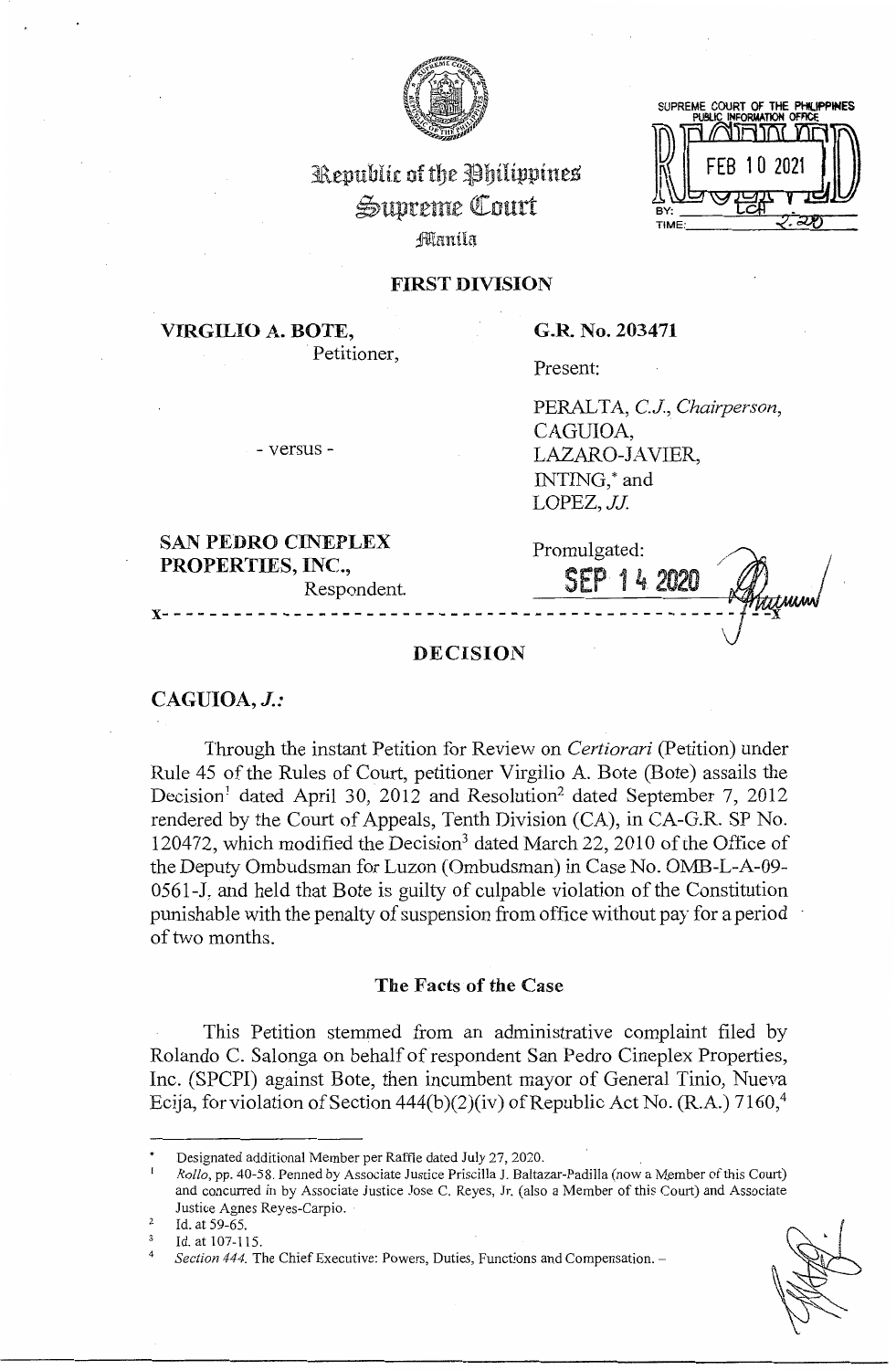abuse of authority, and culpable violation of the Constitution.

Bote and SPCPI had a legal dispute over a real property located in Landayan, San Pedro, Laguna.<sup>5</sup> Bote is the representative of the heirs of Manuel Humada Enano (Enano ), who claimed to be the rightful owners of the disputed property. On September 8, 2009, the trial court, in a quieting of title case, rendered a decision in favor of the heirs of Enano. <sup>6</sup>

SPCPI alleged that on September 12, 2009, before it even learned of the decision of the trial court, Bote went to the disputed property and brought along with him a group of armed men to harass the security guards hired by the SPCPI to secure the premises.<sup>7</sup> The armed men allegedly destroyed the fence and tried to enter the premises.<sup>8</sup> When the security guards hired by SPCPI from Defense Specialist Corporation (DSC) tried to stop the armed men, the latter started firing at them.<sup>9</sup> As a result, the DSC security guards filed criminal charges for attempted murder against Bote and the armed men. The criminal charges against Bote were later on dismissed.<sup>10</sup>

SPCPI also filed the instant administrative case against Bote. SPCPI averred that Bote: (a) violated Section 444(b)(2)(iv) of R.A. 7160 when he brought his firearm to the location of the disputed property which is outside his territorial jurisdiction as a mayor;<sup>11</sup> (b) abused his position as mayor of General Tinio, Nueva Ecija, when in order to obtain the assistance of the Philippine National Police (PNP), he sent PSSupt. Manolito Labrador (PSSupt. Labrador) a letter containing the following: *"I believe that this extension [of donated land] being an incumbent Municipal Mayor will help a quick police action to our citizenry in Region IV-A;*<sup>"12</sup> and (c) committed illegal and oppressive acts amounting to culpable violation of the Constitution.

Bote denied the accusations against him and interposed that it was the other way around. According to Bote, he hired Spyeagle Security Agency (SSA) to guard the disputed property. On or about 11 :30 p.m. of September 12, 2009, a group of armed men suddenly fired upon the SSA security guards,

(iv) Be entitled to carry the necessary firearm within his territorial jurisdiction; 5 *Rollo,* p. 40.

- $\frac{7}{8}$  Id.
- $\frac{8}{9}$  Id.
- $^{9}$  Id.
- $\frac{10}{11}$  Id.
- II Id.
- $12$  Id.

xxxx

<sup>(</sup>b) For efficient, effective and economical governance the purpose of which is the general welfare of the municipality and its inhabitants pursuant to Section 16 of this Code, the municipal mayor shall: xxxx

<sup>(2)</sup> Enforce all laws and ordinances relative to the governance of the municipality and the exercise of its corporate powers provided for under Section 22 of this Code implement all approved policies, programs, projects, services and activities of the municipality and, in addition to the foregoing, shall: xxxx

 $\frac{6}{7}$  Id.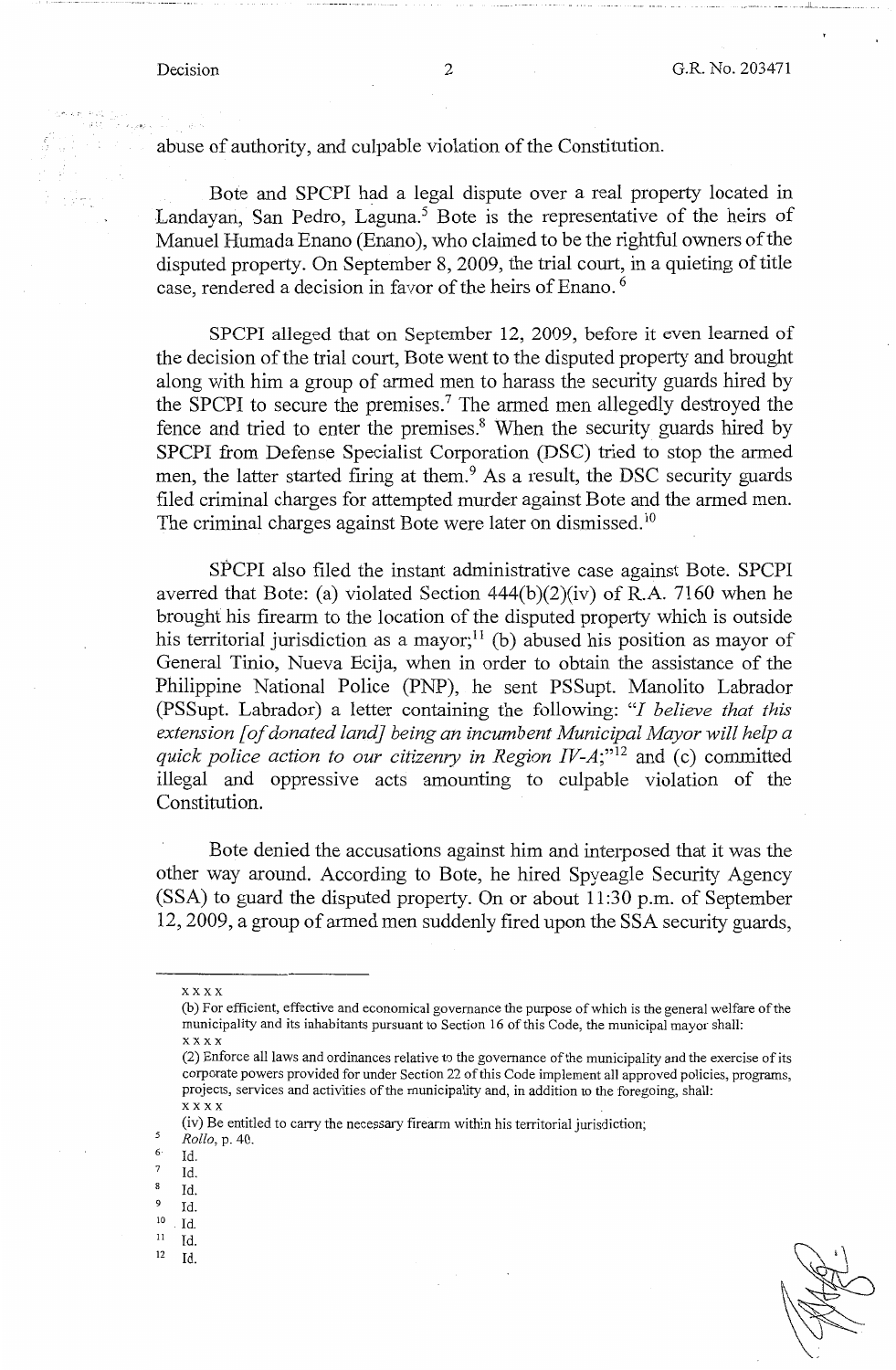forcing the latter to seek cover.<sup>13</sup> When the firing ceased, two of the armed men introduced themselves as members of DSC and gave them five days to vacate the premises.<sup>14</sup> This incident prompted Bote to build a wall around the property. <sup>15</sup>

On September 17, 2009, while Bote's workers were constructing a wall on the perimeter of the premises, two men from DSC arrived together with armed men.<sup>16</sup> This time, they also harassed the workers. Because of the threats, Bote averred that he was forced to seek the assistance of the local police to prevent any untoward incident from happening.<sup>17</sup>

Bote belied the accusations against him and claimed that he did not have any firearm registered under his name, and that he was not even present in any of the incidents.<sup>18</sup> Thus, he could not have violated Section  $444(b)(2)(iv)$  of R.A. 7160. On the charge of abuse of authority, Bote argued that he wrote a letter to PSSupt. Labrador, not to secure the property, but the community.<sup>19</sup> He further stressed that he never intended to use his influence as a mayor for which reason he used the letterhead of Agua Tierra Oro Mina  $(ATOM)$  Development Corporation in seeking police assistance.<sup>20</sup>

#### **Ruling of the Ombudsman**

In a Decision dated March 22, 2010, the Ombudsman dismissed the administrative complaint for lack of substantial evidence.<sup>21</sup> The Ombudsman held that SPCPI failed to present proof that Bote held a firearm during the incident, and that Bote used his position as municipal mayor in obtaining the assistance of the local police. The Ombudsman, however, did not rule on the charge for culpable violation of the Constitution.

SPCPI sought reconsideration of the decision, but the same was denied in an Order<sup>22</sup> dated May 18, 2011. Anent the charge of culpable violation of the Constitution, the Ombudsman held that SPCPI failed to. specify which Constitutional provision was actually violated. Nonetheless, the illegal and oppressive actions allegedly committed by Bote fall squarely within the definition of misconduct. The Ombudsman further held that the imposition of administrative charge against Bote has been rendered moot and academic by his re-election as mayor.

Aggrieved, SPCPI filed a petition for *certiorari23* with the CA.

i  $13$  Id. at 41-42.<br>  $15$  Id. at 42.<br>  $16$  Id. •6 Id. 17 Id. i3 Id.  $l^{\dot{9}}$  Id. 20 Id.  $\frac{2!}{2^2}$  Supra note 3.<br> **Example 116** - 121 <sup>22</sup>**Id. at 116-121.** Id. at 66-106.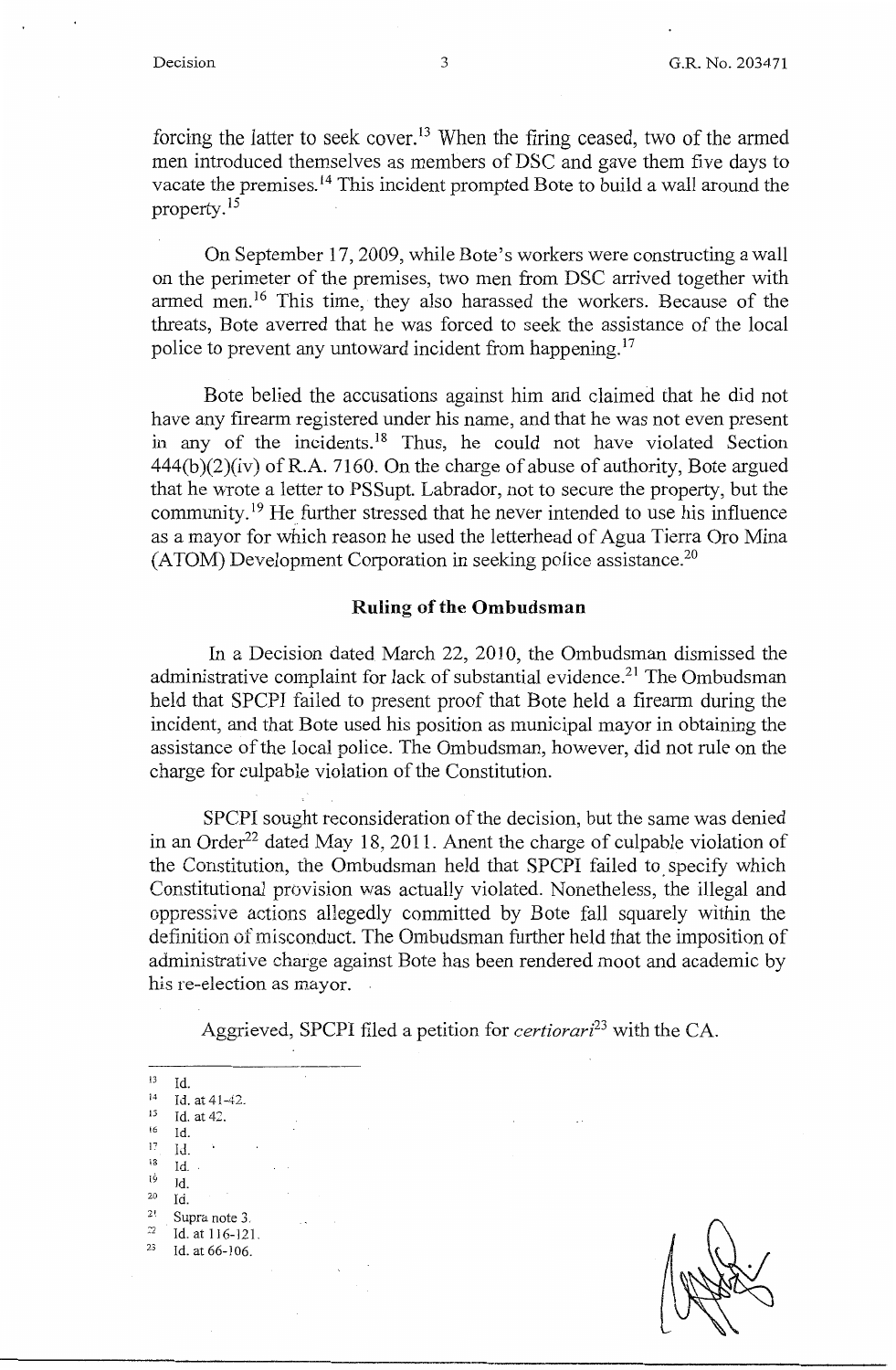• II \_\_\_ ..

#### **Ruling of the Court of Appeals**

In a Decision<sup>24</sup> dated April 30, 2012, the CA modified the Ombudsman Decision. The CA affirmed the dismissal of the administrative charges for violation of Section  $444(b)(2)(iv)$  of R.A. 7160 and abuse of authority on the basis of his re-election, but held petitioner guilty of committing illegal and oppressive acts amounting to culpable violation of the Constitution. According to the CA, the illegal and oppressive acts of Bote did not bear a direct relation to his office as municipal mayor and were committed by him in his private capacity. As such, said acts, which did not amount to "misconduct," were not condoned by reason of his re-election.

Bote sought reconsideration of the CA Decision, but the same was denied in a Resolution<sup>25</sup> dated September 7, 2012.

Hence, this Petition.<sup>26</sup>

#### **Issue**

Whether the CA erred in modifying the Ombudsman Decision and in holding Bote guilty of culpable violation of the Constitution.

#### **The Court's Ruling**

Bote argues that the CA erred in holding him guilty of committing illegal and oppressive acts since he was only exercising his right to exclude respondent from the disputed property following the favorable decision of the trial court.<sup>27</sup> He also claims that the question on whether his acts amounted to a culpable violation of the Constitution is still premature considering that the issue on the ownership over the property has not yet been resolved with finality. 28 Finally, Bote asserts that, contrary to the findings of the CA, the charges against him only consist of one continuous act taken as a whole which are all deemed condoned by his re-election. <sup>29</sup>

In its Comment,<sup>30</sup> SPCPI seeks the dismissal of the Petition on the ground that it raises questions of fact which are inappropriate in a petition for review on *certiorari* under Rule 45. SPCPI further contends that the acts of petitioner amounting to culpable violation of the Constitution were directed · at persons so far outside his jurisdiction as municipal mayor such that his constituents cannot be expected or presumed to be aware of such.<sup>31</sup> Thus, the

31 Id.

<sup>24</sup> Supra note 1.<br>
25 Supra note 2.<br>
26 Id. at 10-39.<br>
27 Id. at 22-23.<br>
28 Id. at 30.<br>
29 Id. at 31.<br>
30 Id. at 543-555.<br>
31 Id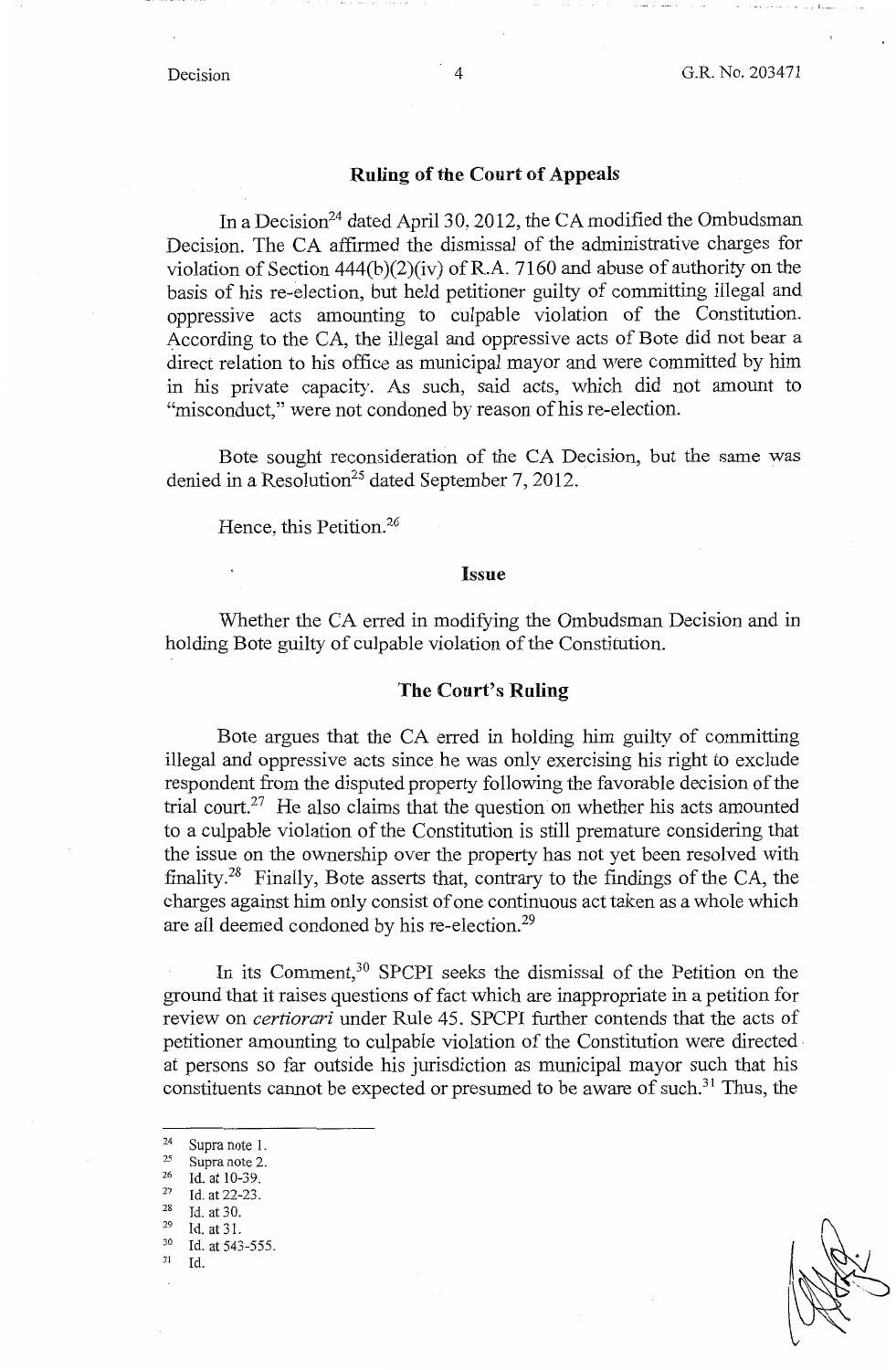latter cannot condone what they do not even know.<sup>32</sup> In turn, Bote fortifies his arguments in his Reply.33

The Petition has merit.

Bote was charged with three distinct offenses: (1) violation of Section  $444(b)(2)(iv)$  of R.A. 7160; (2) abuse of authority; and (3) culpable violation of the Constitution- all of which are grounds to remove or discipline an elective local official under Section 60 ofR.A. 7160, *viz.:* 

**Section 60.** *Grounds for Disciplinary Actions.* - An elective local official may be disciplined, suspended, or removed from office on any of the following grounds:

- a) Disloyalty to the Republic of the Philippines;
- **b) Culpable violation of the Constitution;**
- c) Dishonesty, oppression, misconduct in office, gross negligence, or dereliction of duty;
- d) Commission of any offense involving moral turpitude or an offense punishable by at least *prision mayor;*
- e) **Abuse of authority;**
- f) Unauthorized absence for fifteen (15) consecutive working days, except in the case of members of the *sangguniang panlalawigan, sangguniang panlungsod, sangguniang bayan,* and *sangguniang barangay;*
- g) Application for, or acquisition of, foreign citizenship or residence or the status of an immigrant of another country; and
- **h) Such other grounds as may be provided in this Code and other laws.**

An elective local official may be removed from office on the grounds enumerated above by order of the proper court. (Emphasis supplied.)

The Ombudsman, in an Order dated May 18, 2011, applied the doctrine of condonation to bar all the foregoing administrative charges against petitioner. According to the Ombudsman, re-election to office serves to condone whatever misconduct a public officer may have committed during his previous term, thus:

Finally, as regards the incomplete resolution of the complainant's grievance, we submit that the discussion on the charge of misconduct is broad enough to cover the other accusations against respondent. Further, while the complainant insists on charging the respondent with culpable violation of the constitution, he failed to specify which provision was actually violated. To elucidate, illegal and oppressive actions allegedly committed by the respondent fall squarely within the definition of misconduct which covers a wide latitude of infractions. This Office did not actually disregard the last charge but incorporated it with the offense of Misconduct.

 $\frac{32}{33}$  Id.

Id. at 568-574.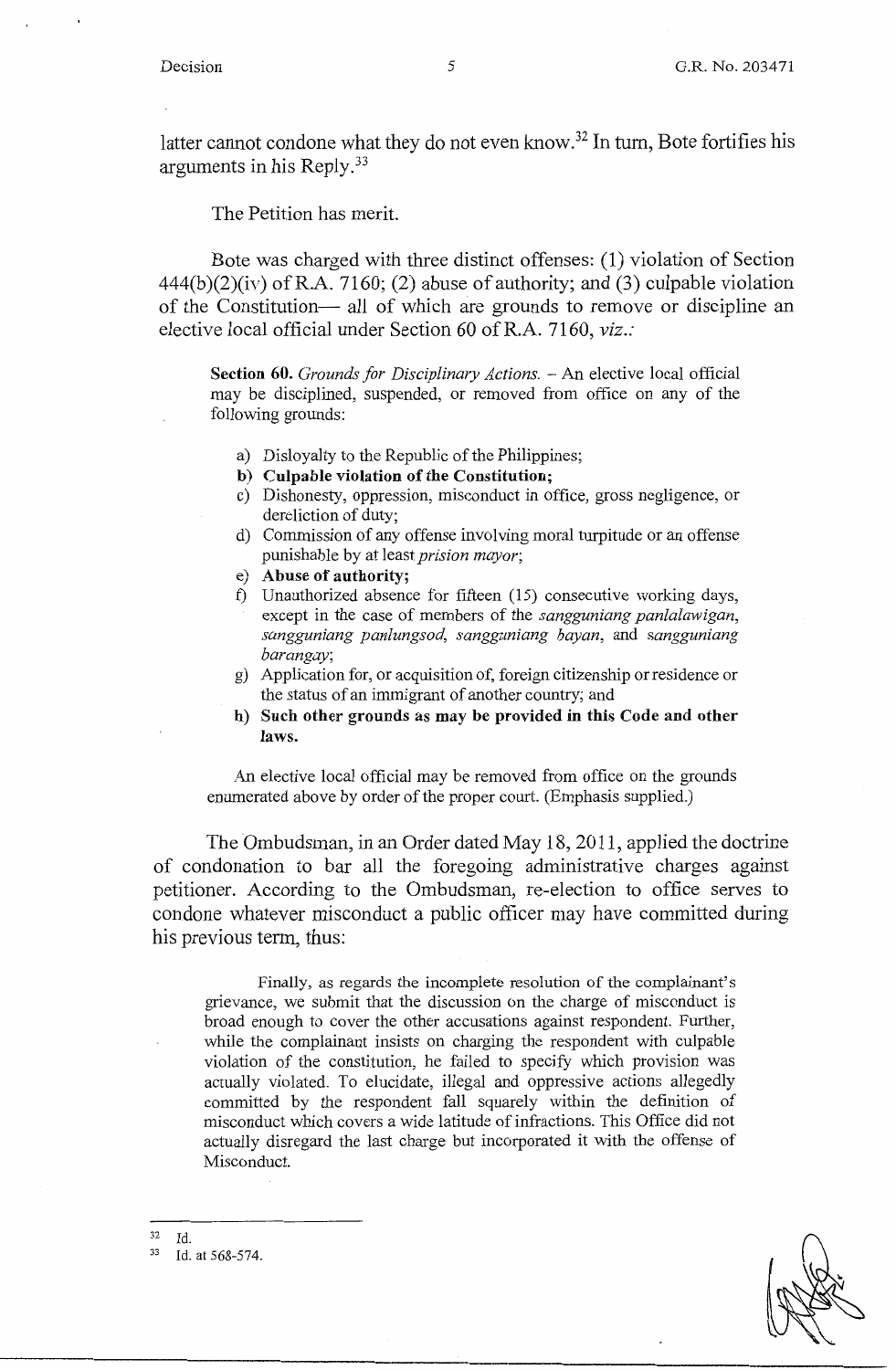More importantly, the imposition of the administrative charge against the [petitioner] has been rendered moot and academic by the reelection of the [petitioner] Mayor. As held in the case of *Aguinaldo vs. Santos, et al.,* re-election to office serves to condone whatever misconduct a public officer may have committed during his previous term in office.<sup>34</sup> (Citation omitted.)

On the other hand, the CA held that the doctrine of condonation only applies to administrative liability arising from "misconduct" or acts committed in relation to public office. The CA found that the illegal and oppressive acts, the acts alleged to constitute culpable violation of the Constitution, were committed by Bote in his private capacity, and therefore not subject to condonation. The CA held thus:

WE are cognizant of the rule that "a re<sup>[-]</sup>elected local official may not be held administratively accountable for misconduct committed during his prior term of office. The rationale for this holding is that when the electorate put him back into the office, it is presumed that it did so with full knowledge of his life and character, including his past misconduct. If, armed with such knowledge, it still re-elects him, then such re-election is considered a condonation of his past misdeeds."

The question now that comes to fore is: What is the kind of "misconduct" that is condoned in case of the public official's re-election?

In the old case of *Lacson vs. Roque,* misconduct in an administrative case has been defined in this wise --

"Misconduct in office has a definite and well-understood legal meaning. By uniform legal definition, it is a misconduct such as only affects his character as a private individual. In such cases, it has been said all times, it is necessary to separate the character of the man from the character of the officer. (Mechem, supra, section 457.) "It is settled that misconduct, misfeasance, or malfeasance warranting removal from office of an officer, must have direct relation to and be connected with the performance of official duties amounting either to maladministration or willful, intentional neglect and failure to discharge the duties of the office [x xx]" (43, Am. Jur., 39, 40)."

In another case, misconduct means an improper or wrongful conduct. It is the transgression of some established and definite rule of action, a forbidden act, a dereliction of duty, willful in character, and implies wrongful intent and not mere error in judgment. It generally means wrongful, improper or unlawful conduct motivated by a premeditated, obstinate or intentional purpose. The term, however, does not necessarily imply corruption or criminal intent. To constitute an administrative offense, misconduct should relate to or be connected with the performance of the official functions and duties of a public officer.

Guided by the foregoing standard on what constitutes misconduct, for the doctrine of condonation to apply, the malfeasance, misfeasance or

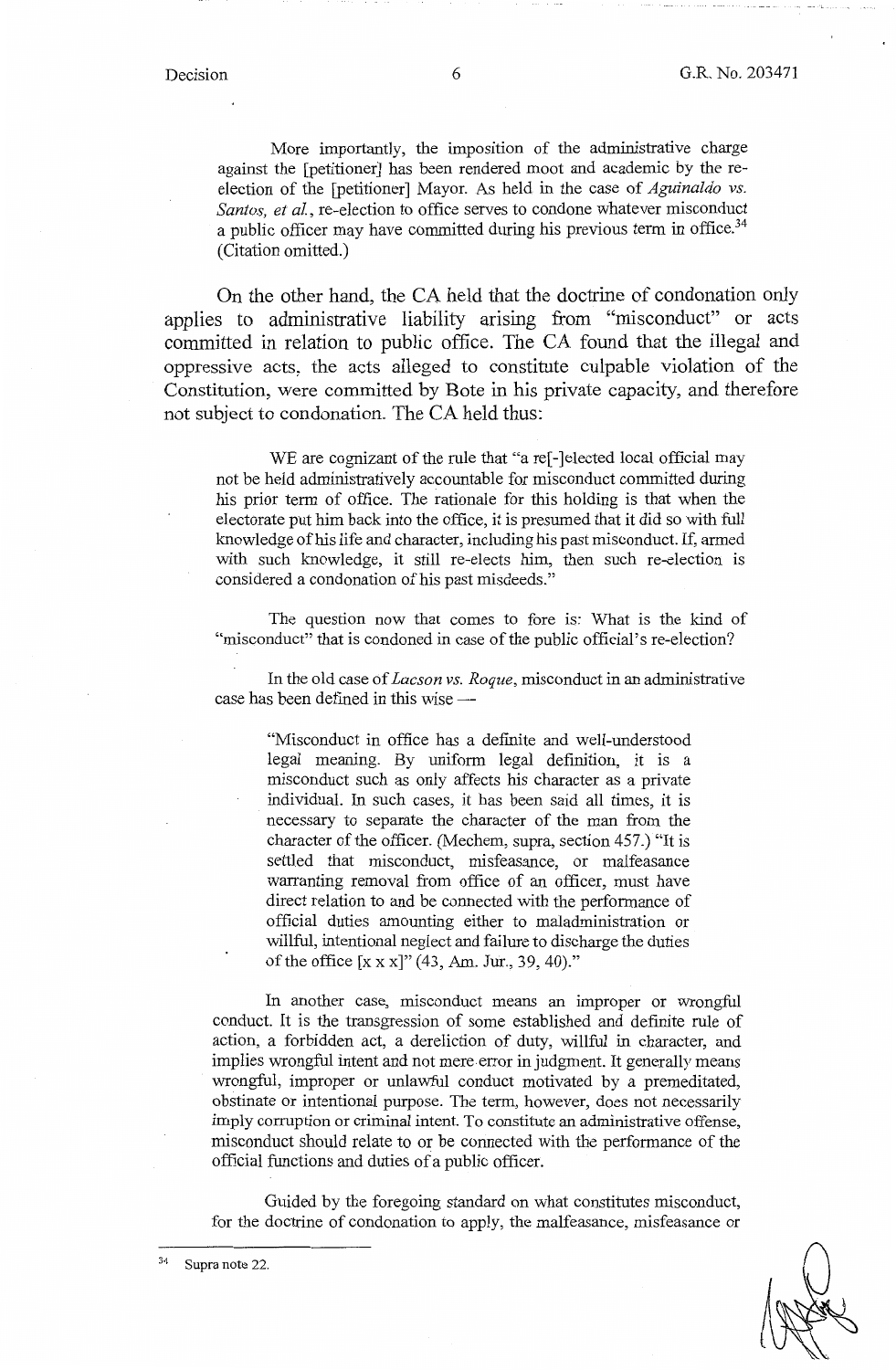non-feasance committed by the elective official should have a direct relation <sup>I</sup> to his official function or have adversely affected the performance of his official duties.

xxxx

This brings Us now to the charge for illegal and oppressive acts amounting to culpable violation of the Constitution where [petitioner] intruded into [respondent's] property and physically dispossessed it of its physical possession by fencing it and putting equipment, container vans and bulldozers and deploying his security guards therein. It should be noted that said acts cannot be linked with his office as a municipal mayor as he committed the same as a private individual claiming a private property as his. $35$ 

The CA correctly held that Bote may no longer be held administrative liable for violation of  $444(b)(2)(iv)$  of R.A. 7160 and abuse of authority by reason of his re-election. After all, the doctrine of condonation, prior to its abandonment in *Carpio-Mora/eS, v. Court of Appeals,36* operates as a complete extinguishment of administrative liability for the misconduct committed by an elective official during his previous term. However, in applying the doctrine in this case, the CA need not draw a distinction between the acts committed by Bote in his official and private capacities considering that there is no basis to hold him administratively liable for culpable violation of the Constitution for the illegal and oppressive acts which he committed in his private capacity.

SPCPI accused Bote of committing illegal and oppressive acts, amounting to culpable violation, when he physically dispossessed SPCPI of the disputed property with the assistance of armed men.<sup>37</sup> As found by the  $CA-$ 

On this note, WE painstakingly reviewed the record and evidence submitted and found that petitioner's allegation of illegal and oppressive acts committed by private respondent which amount to culpable violation of the Constitution is predicated on the incident that happened on the wee hours of September 12 and 13, 2009. As averred by petition, the municipal mayor, who was armed and accompanied by about thirty (30) other armed men tried to enter its premises and when prevented by its guards, he shouted that he is Mayor Bote and is the owner of the subject property. He then ordered his men to cut the barbed wire fencing petitioner's premises. When the guards tried to stop them, they pointed their guns at them, constraining them to run to cover themselves from the shots being fired. Thereafter, private respondent took over the Dela Rosa Transit Terminal which is part of petitioner's property by parking several trucks and a container van therein. In fact, this was the subject of a Forcible Entry suit instituted by petitioner against private respondent before the Municipal Trial Court of San Pedro, Laguna wherein the former obtained a favorable judgment, thus, ordering the latter to vacate the premises and remove the fence he built, the

I

 $\frac{35}{36}$  Id. at 51-53.<br>  $\frac{36}{37}$  772 Phil. 672 (2015).<br>
Supra note 5.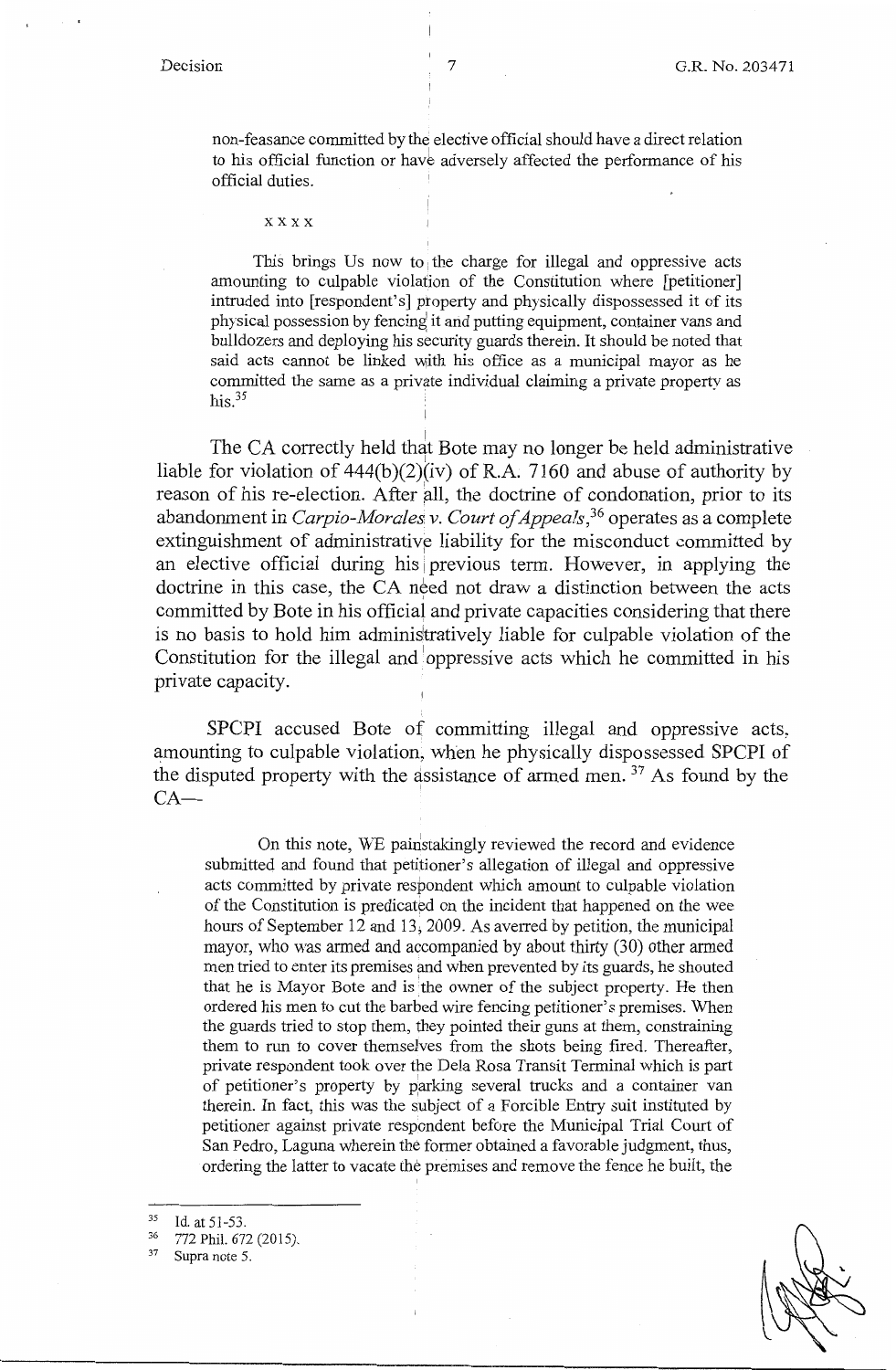• ~ ·---·-···· ·---- \_\_\_\_\_ 11 ••••• \_\_\_\_\_ ••

equipment, container vans, bulldozers and all security guards it deployed and brought inside the property.<sup>38</sup>

SPCPI alleged that, through the foregoing acts, Bote violated its rights under Section 1, Article III of the 1987 Philippine Constitution, which reads as follows:

SECTION 1. No person shall be deprived of life, liberty, or property without due process of law, nor shall any person be denied the equal protection of the laws.

The foregoing provision is part of the Bill of Rights enshrined in the 1987 Philippine Constitution. The Bill of Rights was intended to preserve and guarantee the life, liberty, and property of persons against unwarranted intrusions of the State. In the absence of government interference, the liberties guaranteed by the Constitution cannot be invoked against the State, 39 or its agents. Stated differently, the Bill of Rights cannot be invoked against private individuals, or in cases where there is no participation by the State either through its instrumentalities or persons acting on its behalf. As aptly held by the Court in *Atienza v. Commission on Elections,* <sup>40</sup>*viz.* :

The constitutional limitations on the exercise of the state's powers are found in Article III of the Constitution or the Bill of Rights. The Bill of Rights, which guarantees against the taking of life, property, or liberty without due process under Section 1 is generally a limitation on the state's powers in relation to the rights of its citizens. The right to due process is meant to protect ordinary citizens against arbitrary government action, but not from acts committed by private individuals or entities. In the latter case, the specific statutes that provide reliefs from such private acts apply. The right to due process guards against unwarranted encroachment by the state into the fundamental rights of its citizens and cannot be invoked in private controversies involving private parties.<sup>41</sup> (Citation omitted.)

There is no dispute that Bote, at the time of the incident, was a municipal mayor— a government official. However, the records are bereft of any indication that, during the incident, he was acting as such, or on behalf of or upon authority of the State. Indeed, as factually found by the CA, Bote was acting as a *private individual* or in his personal capacity, and the incident arose from a *private dispute* between Bote and SPCPI involving a *private property.*  While his wrongful acts may give rise to criminal, civil, and administrative liabilities at the same time, each must be determined in accordance with applicable law.

Here, it is clear that the private character of Bote's acts makes the Bill of Rights inapplicable. Thus, while SPCPI can continue to insist that Bote violated its rights through his alleged illegal and oppressive acts, SPCPI

<sup>38</sup> Id. at 55-56.<br><sup>39</sup> *People v. Marti*, 271 Phil. 51, 58 (1991).<br><sup>40</sup> 626 Phil. 654 (2010).

Id. at 672-673.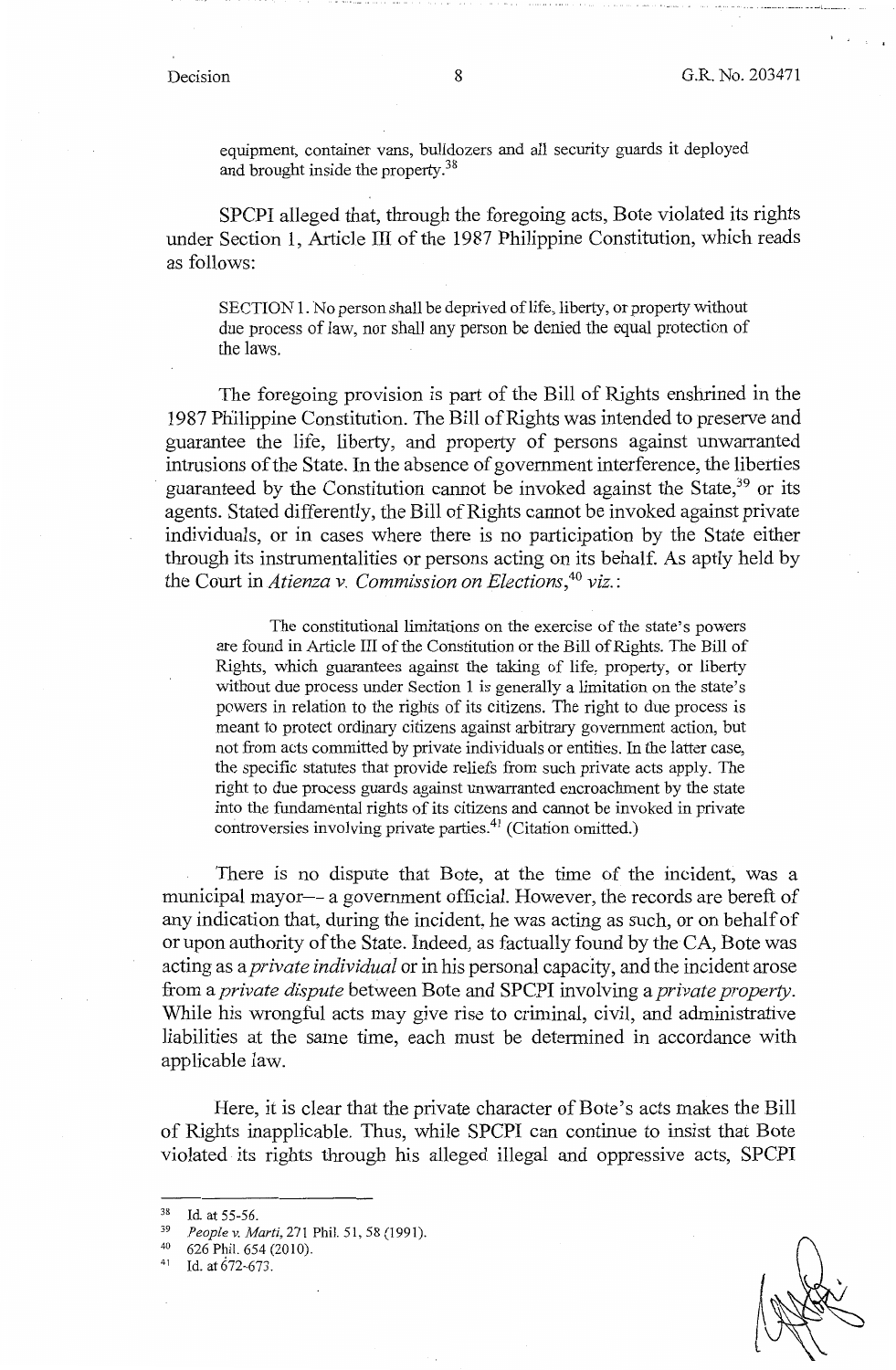

cannot invoke Section 1, Article III of the 1987 Constitution to sustain an administrative case against Bote. SCPCI may find redress through a civil or criminal suit, but not through an administrative one.

In sum, there is, and there can be, no "culpable violation of the Constitution" for which Bote may be administratively disciplined. Therefore, for lack of cause of action, the administrative charge against Bote for culpable violation of the Constitution should be dismissed.

**WHEREFORE,** this Court resolves to **GRANT** the Petition for Review on *Certiorari.* The Decision dated April 30, 2012 and Resolution dated September 7, 2012 rendered by the Court of Appeals, Tenth Division, in CA-G.R. SP No. 120472 are hereby **ANNULLED** and **SET ASIDE,** and the administrative complaint against petitioner Virgilio A. Bote, **DISMISSED.** 

#### **SO ORDERED.**

BENJAWNN S. CAGUIOA **LFRED** Associate Justice

WE CONCUR:

DIOSDADO M. PERALTA Chief Justice Chairberson